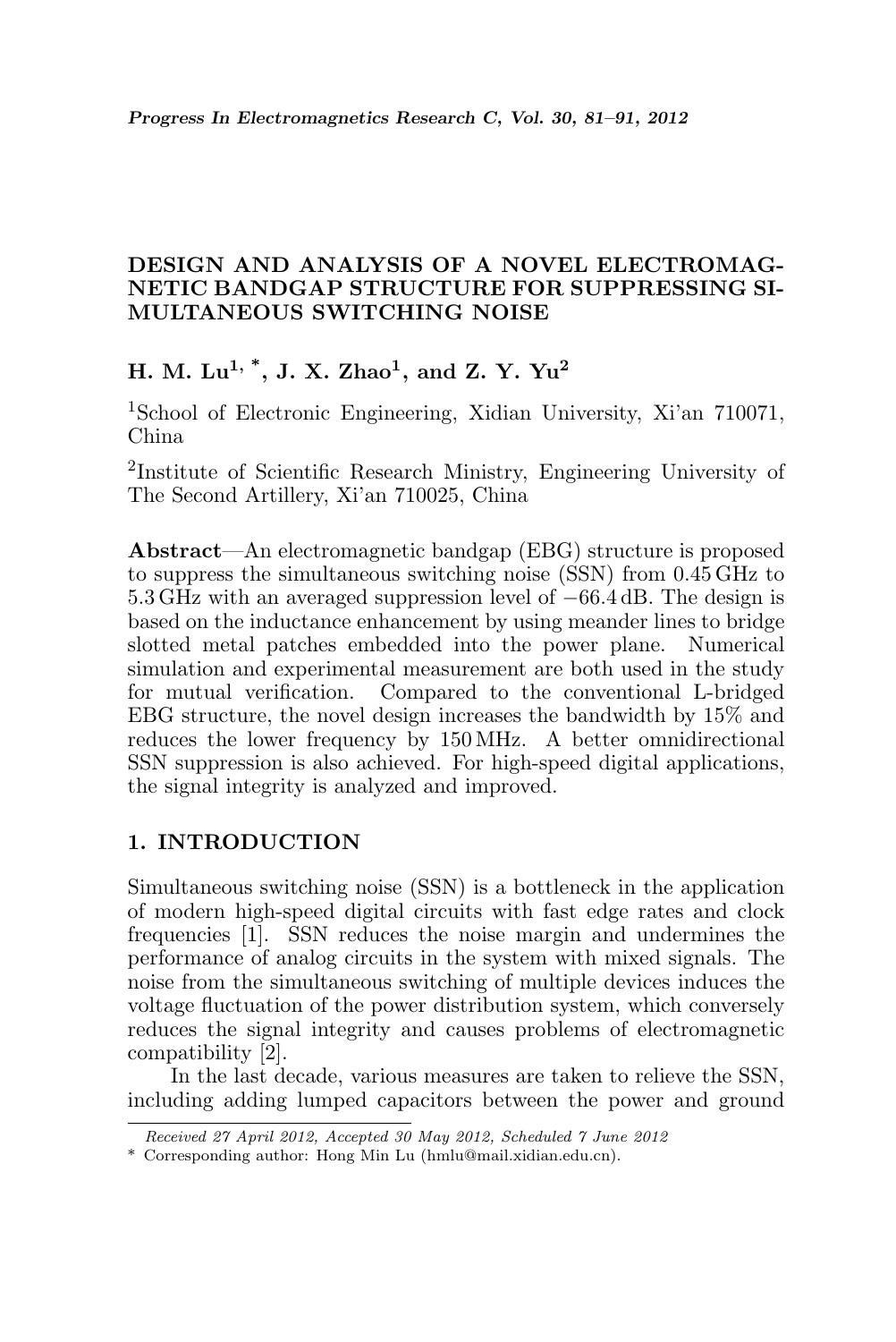planes, selecting the location of via ports, and employing differential interconnecting circuits, etc [3].

Decoupling capacitors restrict the SSN-induced voltage fluctuation by reducing the high-frequency impedance of the power or ground plane. However, this technique has a frequency limit. Beyond 600 MHz, the application is basically not effective due to the series resonance of the capacitance and the equivalent inductance [4]. Typical SSN has a low-pass spectrum up to 6 GHz, most of which is not covered by the bypassing frequencies of decoupling capacitors.

In recent years, SSN with the spectrum beyond the decoupling range of capacitors is reduced by a novel technique using the high impedance surface. The design is based on the electromagnetic bandgap (EBG) and photonic bandgap (PBG) structures. EBG structures with mushroom-shaped cells and coplanar cells are proposed to inhibit the propagation of cavity-resonance modes and noises [5, 6]. The mushroom-shaped EBG structure uses a layer of periodical metal patches between the power and ground planes. The patches are connected to the ground plane by specially designed connecting vias. Inserted dielectric substrate helps to reduce the size of the structure. The coplanar EBG structure is composed of metal patches embedded in the power plane with bridges between adjacent patches. Compared to the mushroom-shaped EBG structure, the coplanar EBG structure are cost-effective by using standard design and production techniques of printed circuit board (PCB). The power plane with Lbridged coplanar EBG structure provides a 4 GHz bandwidth for SSN suppression from 0.60 GHz to 4.6 GHz [7]. Hybrid EBG structures with lumped chip capacitors and inductors are later developed to reduce the cutoff frequency and expand the suppression bandwidth [8]. Ultra-wideband SSN suppression between 1 GHz and 40 GHz is realized by the combination of low- and high-frequency EBG cells [9]. The coating of a magnetic material over the EBG structure is proved to shift the bandgap toward lower frequencies and improve the SSN propagation loss [10]. The addition of an adjustable air-gap beneath the substrate of the PCB helps to achieve tunable performances of the SSN suppression [11]. In high-speed digital circuits, the meander-line bridging is a novel design of the coplanar EBG structure. Developed from the L-bridged EBG structure, various meander-line EBG structures have promised a feasible and effective technique for SSN suppression [12–14].

In this paper, an MS-EBG structure is introduced into the power plane of the PCB. The structure is featured by the addition of Zshaped slots etched into square metal patches bridged by meander lines. Numerical simulations and experimental measurement are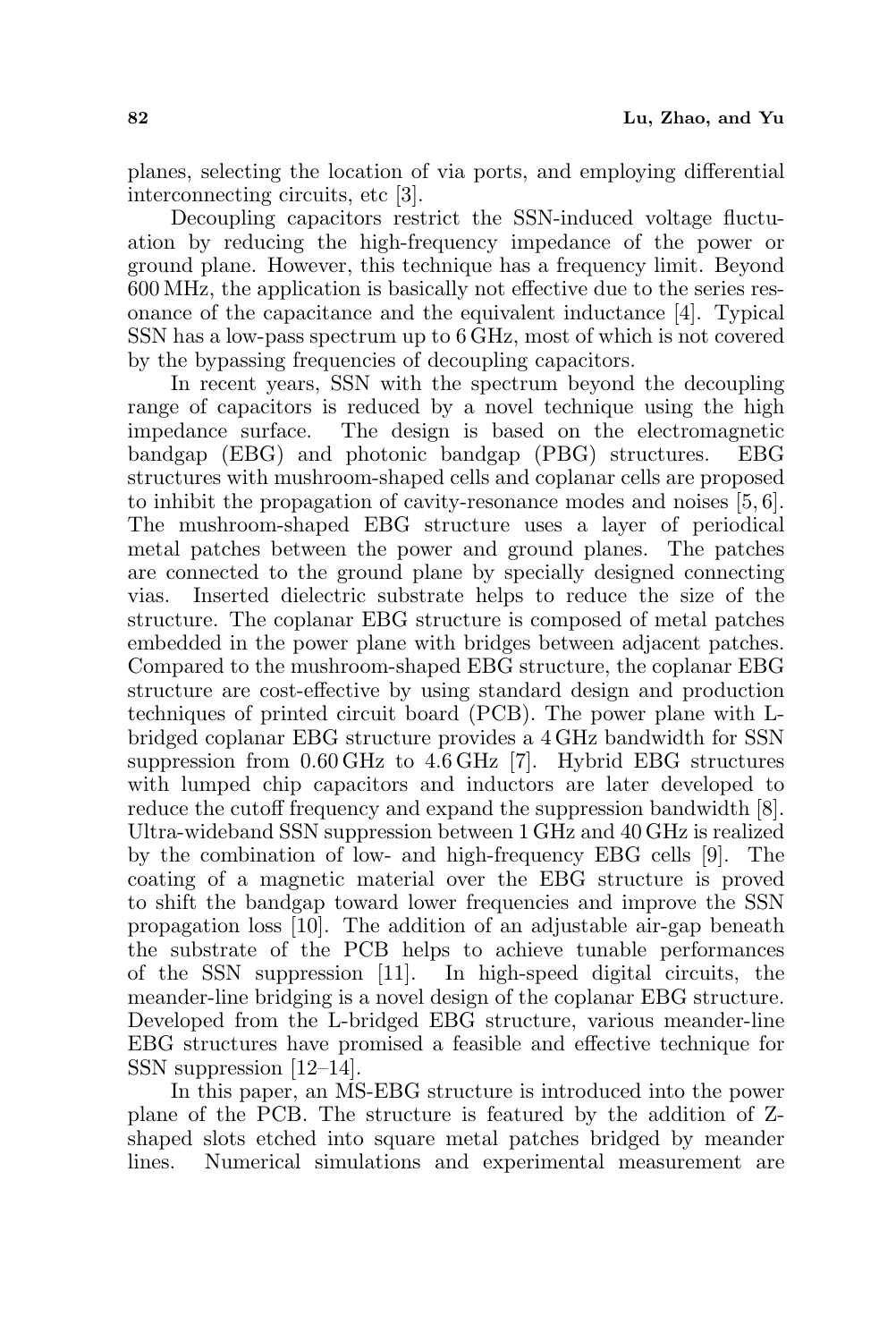#### Progress In Electromagnetics Research C, Vol. 30, 2012 83

used to examine the performance of the novel design. Compared to conventional L-bridged EBG structures, the combination of slots and meander-line bridges of the MS-EBG structure achieves a bandwidth increase of 15% for an improved SSN suppression level of −66.4 dB [7, 12, 13]. The novel design also proves an omnidirectional SSN suppression and minimum influence on the signal integrity.

## 2. MODEL AND METHODS

## 2.1. MS-EBG Structure

In high-speed digital circuits, the power and ground planes are embedded into the PCB with multiple circuit layers. To maintain the signal integrity, the power and ground planes are required to be continuous layouts for the direct current. High superficial resistivity on these planes is expected to efficiently filter out the alternating noise [1, 4]. Dimensionally much smaller than the wavelength, the cell of the EBG structure functions as a band-stop filter and is recognized as a parallel resonant circuit quantified by the capacitance C and inductance L. Both parameters are determined by the geometry of the metal patch and the bridge: the gap between neighboring patches provides  $C$ , whereas  $L$  is introduced by the bridge. The central frequency of the suppression band is quasi-quantitatively described by  $(2\pi\sqrt{LC})^{-1}$ . The relative bandwidth is in direct proportion to



Figure 1. (a) MS-EBG structure with meander-line bridges and slots. (b) Geometry parameters of a cell.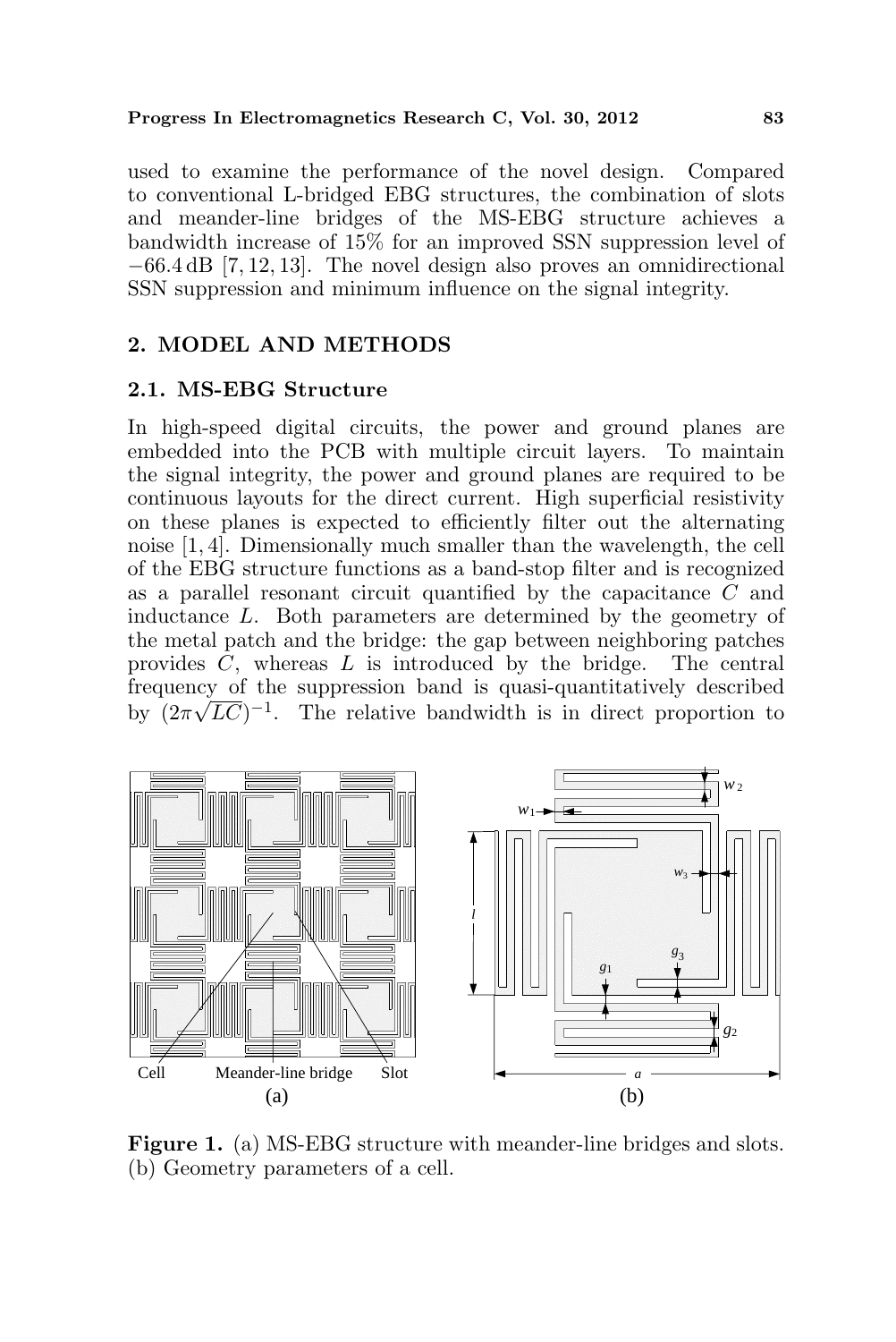$\mathcal{L}$  $L/C$ . Based on these principles, an EBG structure with better SSN suppression is possible if we geometrically increase the inductance and decrease the capacitance to reduce the central frequency and expand the relative bandwidth.

The EBG structure of this study is characterized by the inductance enhancement with bridges of meander lines and slots etched into the metal patch. The configuration is named meander-line-slot EBG (MS-EBG) structure, shown in Figure 1(a). The EBG structure consists of an array of  $3 \times 3$  cells. The geometry of a cell is parameterized, as shown in Figure 1(b), where the length of the cell  $a = 30$  mm; the widths and length of meaner lines are  $w_1 = w_2 = w_3 = 0.2$  mm and  $l = 27$  mm; the gaps are  $g_1 = g_2 = g_3 = 0.2$  mm.

### 2.2. Numerical Simulation

A finite element software (Ansoft HFSS) is used in the numerical study of the transmission properties to describe the insertion loss and quantify the SSN suppression of the MS-EBG structure. The MS-EBG structure is embedded into the power plane of a double-layer PCB. The ground plane is a plain sheet. Identical simulation parameters are selected for comparison to previous results from other typical designs. The FR4 substrate has a relative permittivity of 4.4 and loss tangent of 0.02 over the frequency range of interest. The metal layers are silvergilded copper and parameterized as the perfect electric conductor.

The HFSS model of the PCB with the MS-EBG power plane is shown in Figure 2(a). The size of the PCB is  $90 \text{ mm} \times 90 \text{ mm} \times$ 0.4 mm. Three ports are added into the model. The input is port 1 at



Figure 2. (a) Model of the PCB with the MS-EBG power plane for numerical simulation. (b) Photograph of the PCB with the MS-EBG power plane for experimental measurement.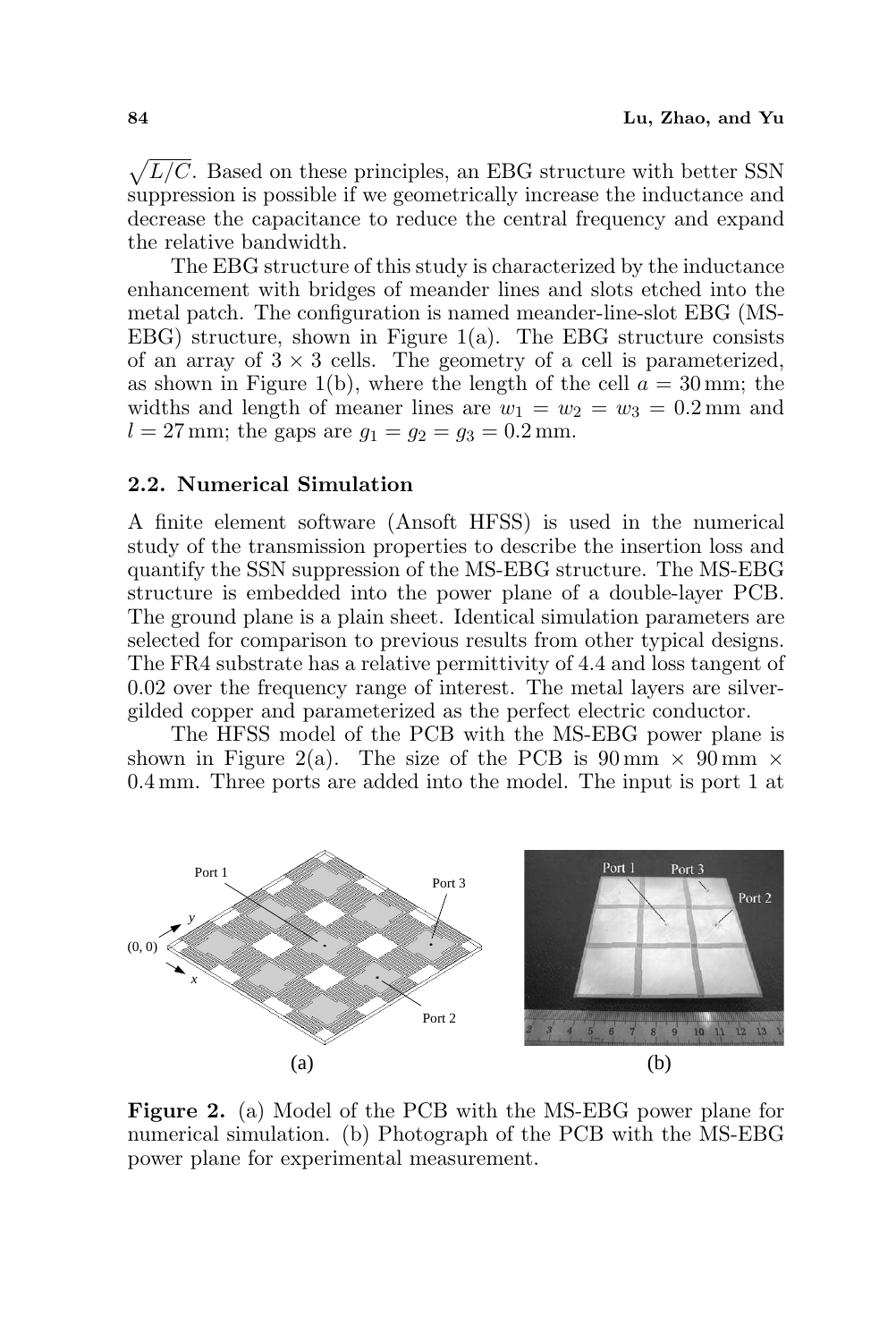#### Progress In Electromagnetics Research C, Vol. 30, 2012 85

 $(x, y) = (45 \text{ mm}, 45 \text{ mm})$ . Two outputs are port 2 at  $(75 \text{ mm}, 45 \text{ mm})$ and port 3 at (75 mm, 75 mm). A lumped source is added to the input port and simulates the excitation from a standard  $50 \Omega$  cable. The transmission properties from the input port to the output ports are calculated.

#### 2.3. Experimental Measurement

To validate the accuracy of the HFSS simulation, we use a vector network analyzer (Agilent N5230a) to measure the transmission properties of the MS-EBG power plane. Due to the available material, the thickness of the PCB is 0.5 mm instead of the previous 0.4 mm. Other geometry dimensions are unchanged. An HFSS simulation of the 0.5 mm PCB is performed to provide numerical data for comparison.

The photograph of the fabricated PCB with the MS-EBG power plane is shown in Figure 2(b). SMA connectors with  $50 \Omega$  power matching are added to the input port and output ports. The transmission loss of the connectors and cables are measured for compensation.

#### 3. VALIDATION

The comparison between the experimental measurement and the numerical simulation is shown in Figure 3. For the MS-EBG power plane on the 0.5 mm PCB, a good agreement is found for transmission properties quantified by  $S_{21}$  and  $S_{31}$  across the frequency range from 0.45 GHz to 5.3 GHz. The bandwidth parameters are also very close between the experimental and numerical data, as listed in Table 1,



**Figure 3.** Comparison of  $S_{21}$  and  $S_{31}$  between the measured and simulated MS-EBG power planes.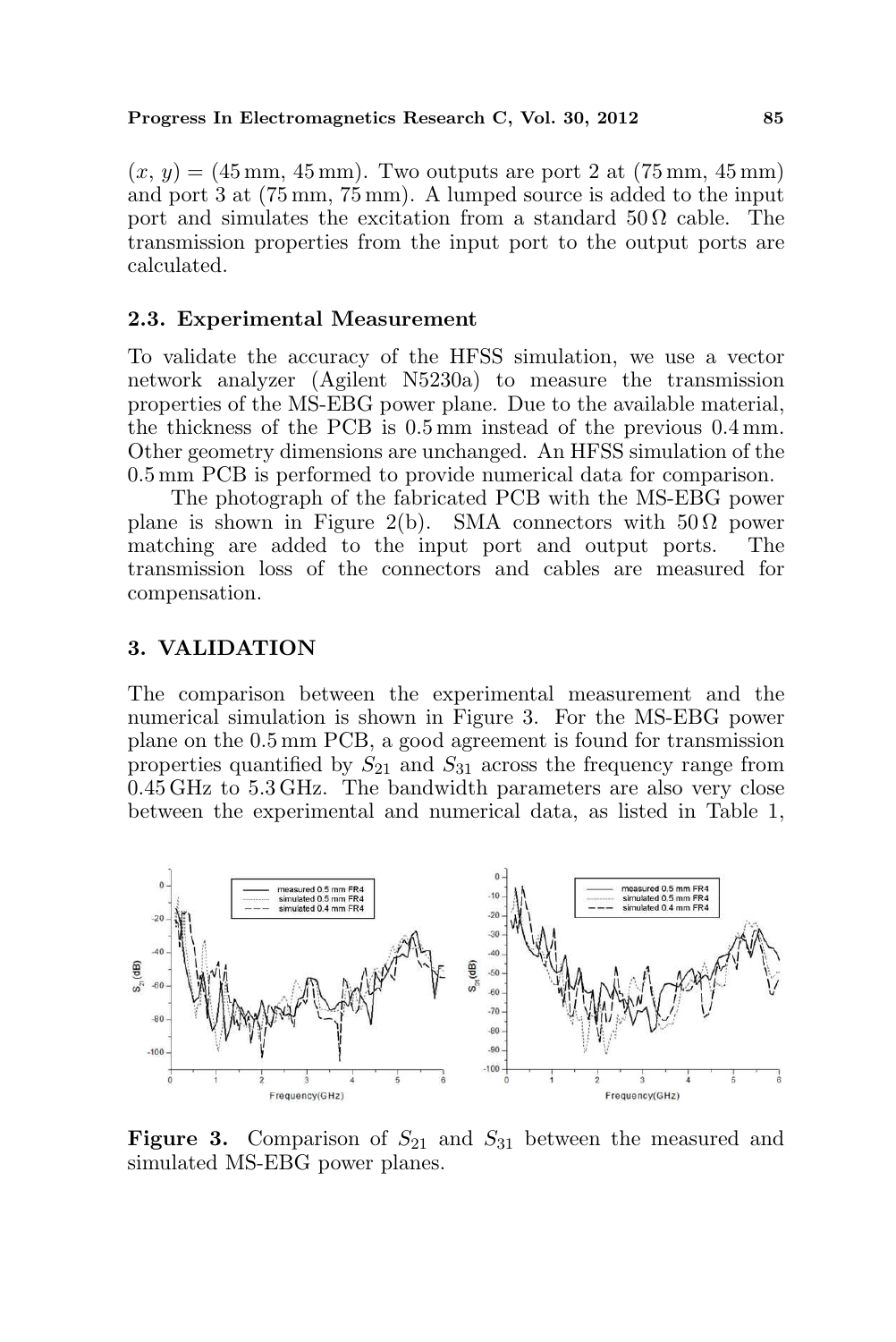|           | $S_{21}$           |                  | $S_{31}$           |                  |
|-----------|--------------------|------------------|--------------------|------------------|
|           | $-30\,\mathrm{dB}$ | Relative         | $-30\,\mathrm{dB}$ | Relative         |
| Results   | bandgap            | suppression      | bandgap            | suppression      |
|           | (GHz)              | bandwidth $(\%)$ | (GHz)              | bandwidth $(\%)$ |
| Measured  | 4.96               | 182              | 4.78               | 150              |
| Simulated | 4.78               | 176              | 4.85               | 175              |

Table 1. Comparison of the bandwidth parameters between the measured and simulated MS-EBG power planes.

where the suppression bandwidth is measured by −30 dB bandgap. Simulated  $S_{21}$  and  $S_{31}$  results from the MS-EBG power plane on the 0.4 mm PCB are also displayed in Figure 3. It is indicated that the change of the PCB thickness between 0.4 mm and 0.5 mm induces little variance in the transmission properties with no significant influence on the SSN suppression. The validation guarantees the accuracy of the following numerical results of the MS-EBG power plane on the 0.4 mm PCB.

# 4. RESULTS

# 4.1. SSN Suppression

For a comparative study on the performance of the MS-EBG power plane, we also consider a reference power plane and an L-bridged EBG power plane. The reference power plane is a plain layout with the same PCB dimensions, as well as the input and output ports. The L-bridged EBG power plane is selected from that in [7] for structural similarity. The suppression bandwidth is still quantified by −30 dB bandgap. Because of the geometry difference, we did not use the meander-line EBG structure proposed in [12], where three cells exist between the input and output ports and the bandwidth is measured by −28 dB. The transmission properties are compared in Figure 4. The SSN suppressions of the MS-EBG and L-bridged EBG power planes are obviously effective. Measured by  $S_{21}$ , the 0.60 GHz–4.6 GHz bandgap of the L-bridged EBG power plane is extended to 0.45 GHz–5.3 GHz by the MS-EBG power plane. The lower frequency is reduced by 150 MHz. Similar result of the bandgap expansion is found for  $S_{31}$ . The reduction of the lower frequency is expected and in accordance with the theoretical analysis [15]. The lower frequency is inversely proportional to the inductance introduced by the connection between adjacent cells. The addition of the slot etched into the cell helps to increase the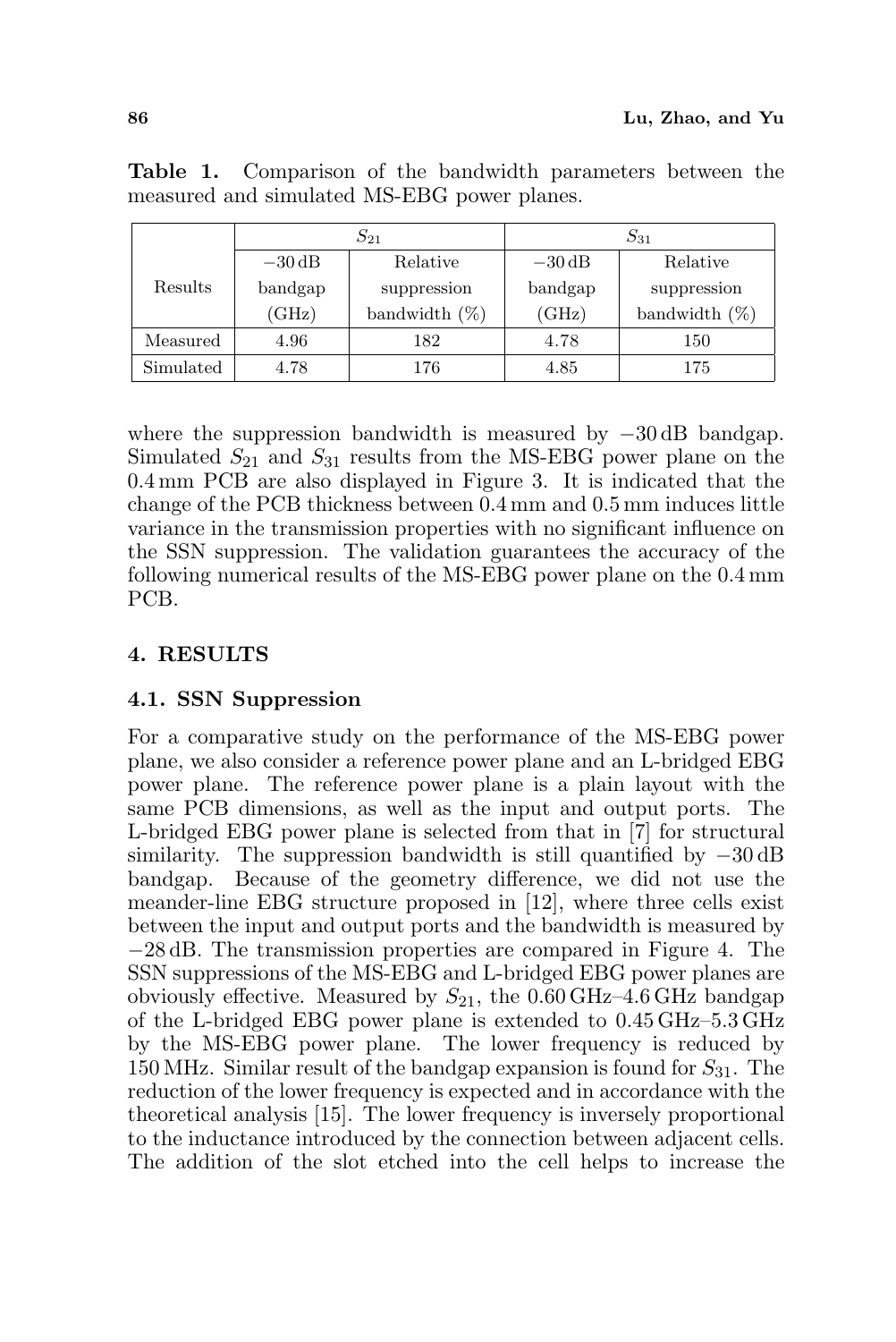

**Figure 4.** Comparison of  $S_{21}$  and  $S_{31}$  among the reference, L-bridged EBG, and MS-EBG power planes.

Table 2. Comparison of the SSN suppression between the L-bridged EBG and MS-EBG power planes.

|               |                    | $S_{21}$     | $S_{31}$           |             |
|---------------|--------------------|--------------|--------------------|-------------|
|               | $-30\,\mathrm{dB}$ | Averaged     | $-30\,\mathrm{dB}$ | Averaged    |
| Power plane   | bandgap            | suppression  | bandgap            | suppression |
|               | (GHz)              | level $(dB)$ | (GHz)              | level (dB)  |
| L-bridged EBG | 4.00               | $-62.2$      | 3.65               | $-52.9$     |
| $MS-EBG$      | 4.85               | $-66.4$      | 4.65               | $-59.3$     |

overall length of the connection and the inductance, thus shifting the lower frequency downward. A quantified comparison between the two EBG power planes is listed in Table 2. Compared to the L-bridged EBG power plane, the MS-EBG power plane expands the relative suppression bandwidth from 154% to 169% (15% absolute expansion) as measured by  $S_{21}$ . For  $S_{31}$ , the relative suppression bandwidth is expanded from 135% to 163% (28% absolute expansion). For the MS-EBG power plane, the averaged suppression levels are lower than those of the L-bridged EBG power plane. The suppression bandwidths and averaged suppression levels are similar between  $S_{21}$  and  $S_{31}$ , indicating a better omnidirectional SSN suppression of the novel design.

## 4.2. Signal Integrity

The wideband SSN suppression of the MS-EBG structure has cost the continuity of the power plane, thus potentially degrading the integrity of the signal in high-speed digital circuits. To evaluate the effect of the structure on the signal integrity, we designed a four-layer PCB, as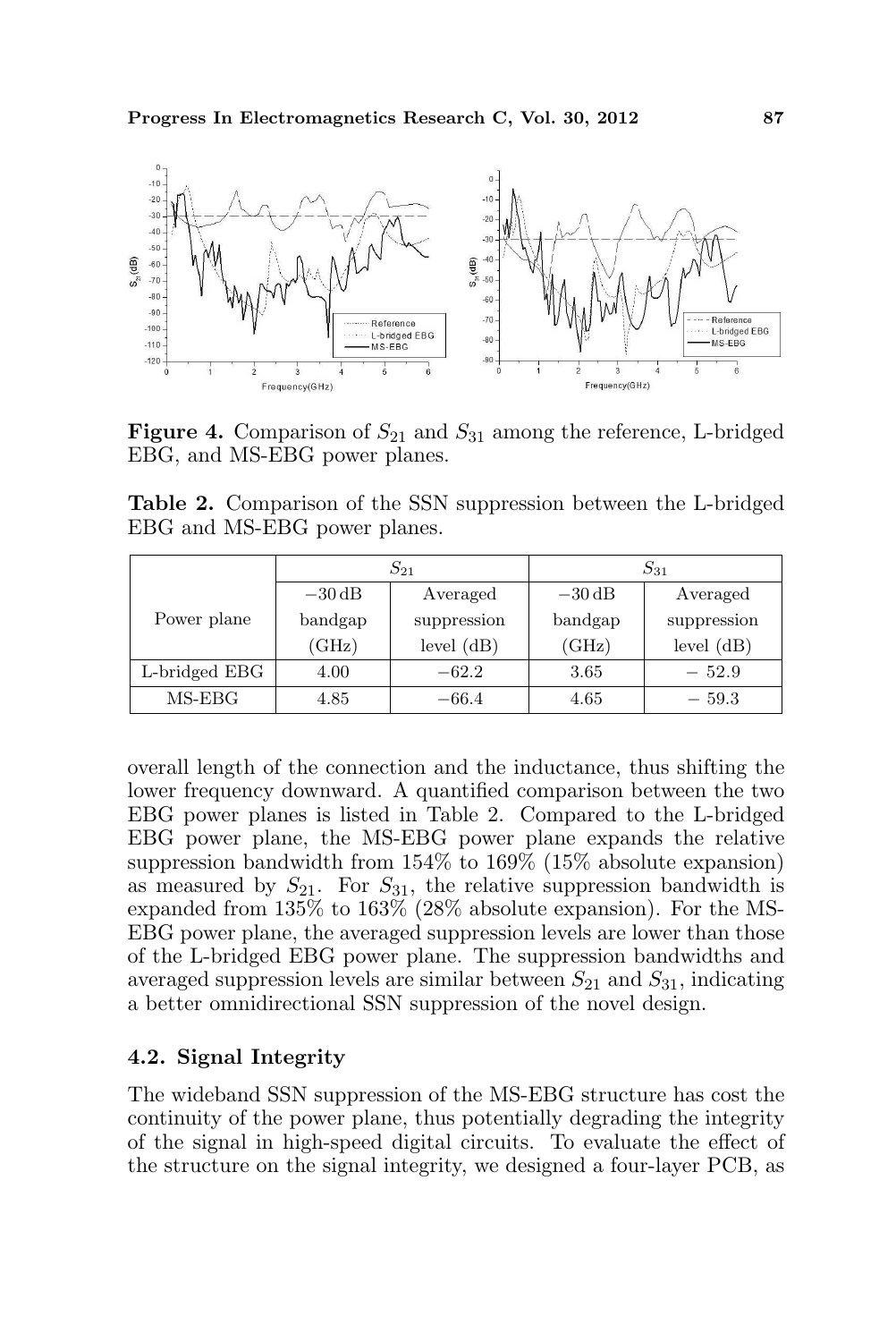

Figure 5. (a) Side view of the four-layer PCB with the signal trace. (b) Configuration of the transmission line.

shown in Figures  $5(a)$  and  $5(b)$ . The two inner layers are the power and ground planes, whereas the top and bottom layers are signal planes. A 1-mm-wide transmission line with  $50 \Omega$  characteristic impedance guides the signal from the top plane to the bottom plane and returns to the top through two vias. The signal trace is 64 mm. Ansoft Designer is applied in the analysis. The pseudo-random binary sequence is launched at the source  $V_s$ . The sequence is coded at 2.5 GHz. Logic 0 and logic 1 are set at levels of  $0 \text{ mV}$  and  $500 \text{ mV}$ , respectively, with  $120 \text{ ps}$  normal rise/fall time. At the  $50\Omega$  load  $Z_L$ , the signal integrity is observed as the eye diagram characterized and quantified by the maximum eye open (MEO) and the maximum eye width (MEW).

Figures  $6(a)$  and  $6(b)$  compare the eye patterns between the reference power plane and the MS-EBG power plane. It is read that the MEO and MEW are 415 mV and 380 ps for the reference power plane. For the MS-EBG power plane, the MEO and MEW are reduced to 252 mV and 361 ps, respectively. The signal integrity is sensitively degraded by the MS-EBG structure. The use of differential pair of transmission lines effectively improves the signal integrity with the MS-EBG application. In Figure  $6(c)$ , the single transmission line is replaced by a differential pair of transmission lines. In the geometry, each line is  $0.5 \,\mathrm{mm}$  wide with the characteristic impedance of  $100 \,\Omega$ . The lines are separated by 0.25 mm. The result of the eye pattern is shown in Figure  $6(d)$ . The openness of the eye pattern is improved significantly. The MEO and MEW are 390 mV and 373 ps. Compared to the reference power plane, the reductions of MEO and MEW are 6.0% and 1.8%, respectively, indicating a minimum influence on the signal integrity of the MS-EBG power plane with the use of differential pair of transmission lines.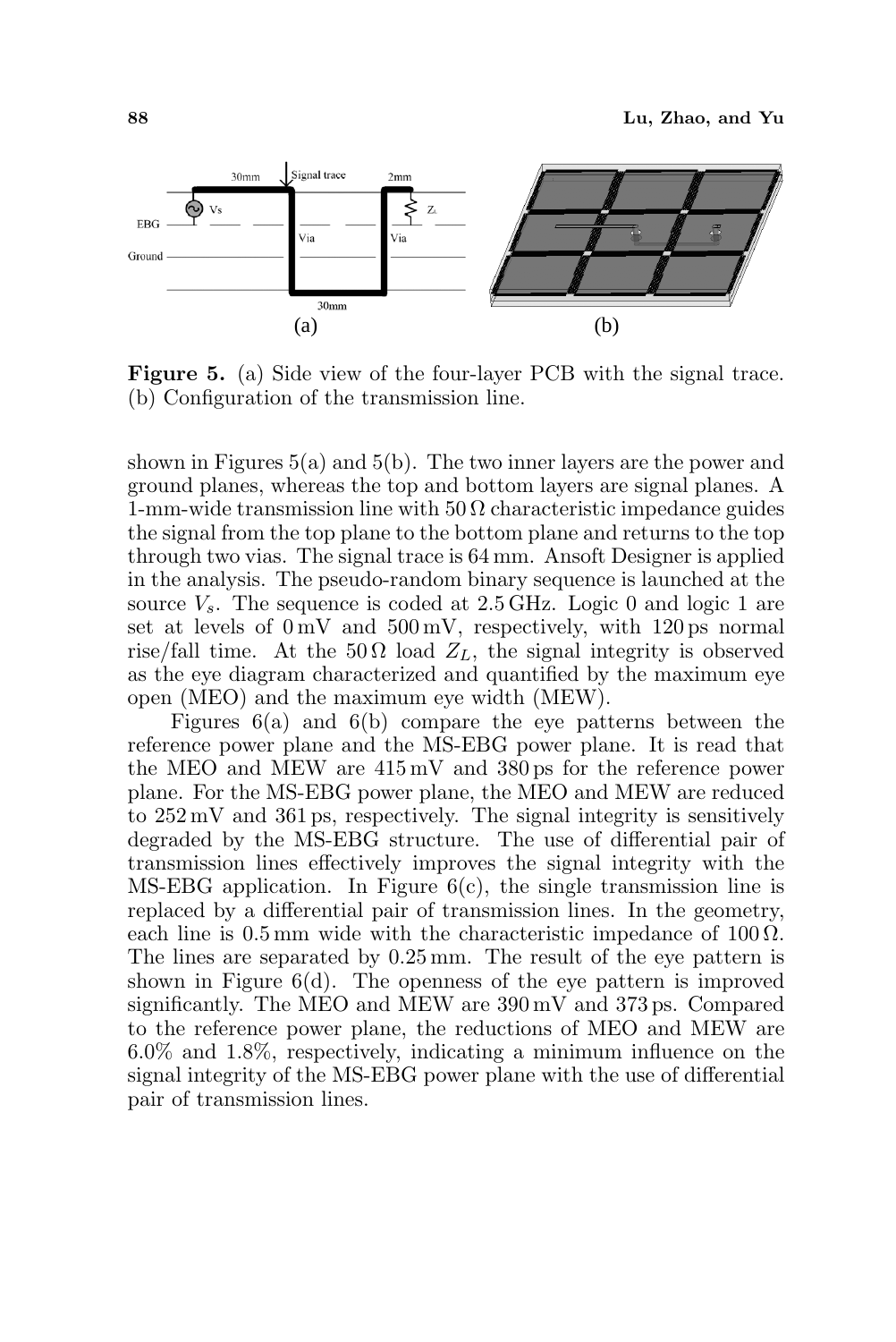

Figure 6. (a) Eye diagram of the reference power plane. (b) Eye diagram of the MS-EBG power plane. (c) Configuration of the differential pair of transmission lines. (d) Eye diagram with the use of differential pair of transmission lines on the MS-EBG power plane.

## 5. CONCLUSION

The proposed MS-EBG structure enhances the inductance for wideband SSN suppression by using the combination of meander-line bridge connections and slots etched in metal patches. Supported by experimental measurement, the numerical simulation of the power plane with the novel design shows an effective SSN suppression from  $0.45$  GHz to  $5.3$  GHz. The suppression bandwidth is expanded by  $15\%$ and the lower frequency is reduced by 150 MHz, as compared to the Lbridged EBG power plane of the same geometry. The MS-EBG power plane has a far better omnidirectional SSN suppression. The signal integrity is improved to minimum MEO and MEW variances with the use of differential pair of transmission lines.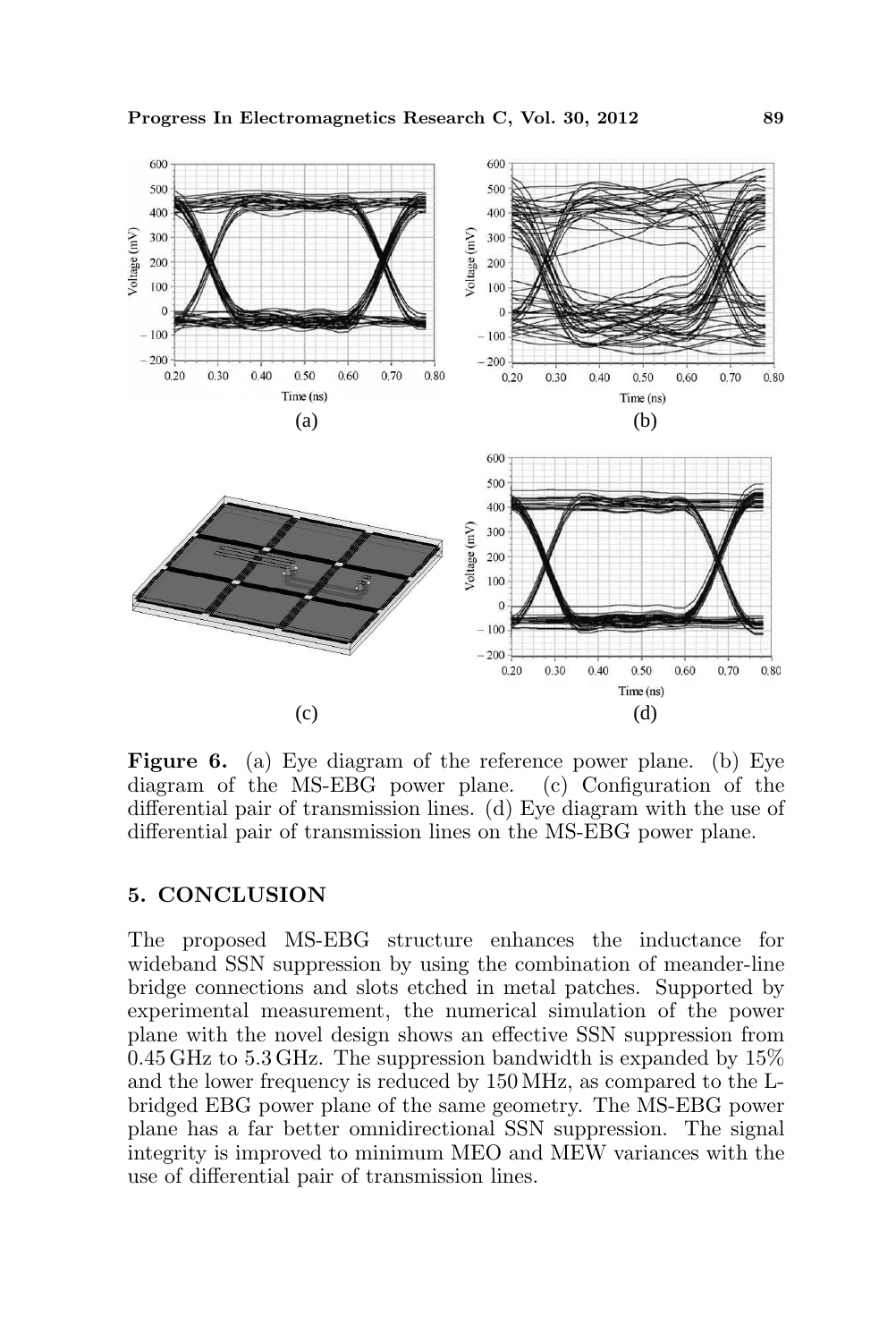## ACKNOWLEDGMENT

This work is supported by the Rre-research Foundation of Weapons and Equipment under Grant 9140A170107 and the Natural Science Basic Research Plan in Shaanxi Province of China under Grant 2012JM8001.

## **REFERENCES**

- 1. Swaminathan, M., J. Kim, I. Novak, and J. P. Libous, "Power distribution networks for system-on-package: Status and challenges," IEEE Transactions on Advanced Packaging, Vol. 27, No. 2, 286–300, May 2004.
- 2. Van den Berghe, S., F. Olyslager, D. De Zutter, J. De Moerloose, and W. Temmerman, "Study of the ground bounce caused by power plane resonances," IEEE Transactions on Electromagnetic Compatibility, Vol. 40, No. 2, 111–119, May 1998.
- 3. Abhari, R. and G. V. Eleftheriades, "Metallo-dielectric electromagnetic bandgap structures for suppression and isolation of the parallel-plate noise in high-speed circuits," IEEE Transactions on Microwave Theory and Techniques, Vol. 51, No. 6, 1629–1639, June 2003.
- 4. Wu, T. L. and T. K. Wang, "Embedded power plane with ultra-wide stop-band for simultaneously switching noise on highspeed circuits," Electronics Letters, Vol. 42, No. 4, 213–214, February 2006.
- 5. Sievenpiper, D., L. Zhang, R. F. J. Broas, N. G. Alexópolous, and E. Yablonovitch, "High-impedance electromagnetic surfaces with a forbidden frequency band," IEEE Transactions on Microwave Theory and Techniques, Vol. 47, No. 11, 2059–2074, November 1999.
- 6. Lu, H. M., X. L. Zhang, Z. Y. Yu, and Y. M. Zhao, "Wideband GBN suppression in high-speed printed circuit boards and packages using double-side electromagnetic band-gap structure," The 8th International Symposium on Antennas, Propagation and EM Theory, 1093–1095, Kunming, China, 2008.
- 7. Wu, T. L., C. C. Wang, Y. H. Lin, T. K. Wang, and G. Chang, "A novel power plane with super-wideband elimination of ground bounce noise on high speed circuits," IEEE Microwave and Wireless Components Letters, Vol. 15, No. 3, 174–176, March 2005.
- 8. Kim, K. H. and J. E. Schutt-Ainé, "Analysis and modeling of hybrid planar-type electromagnetic-bandgap structures and